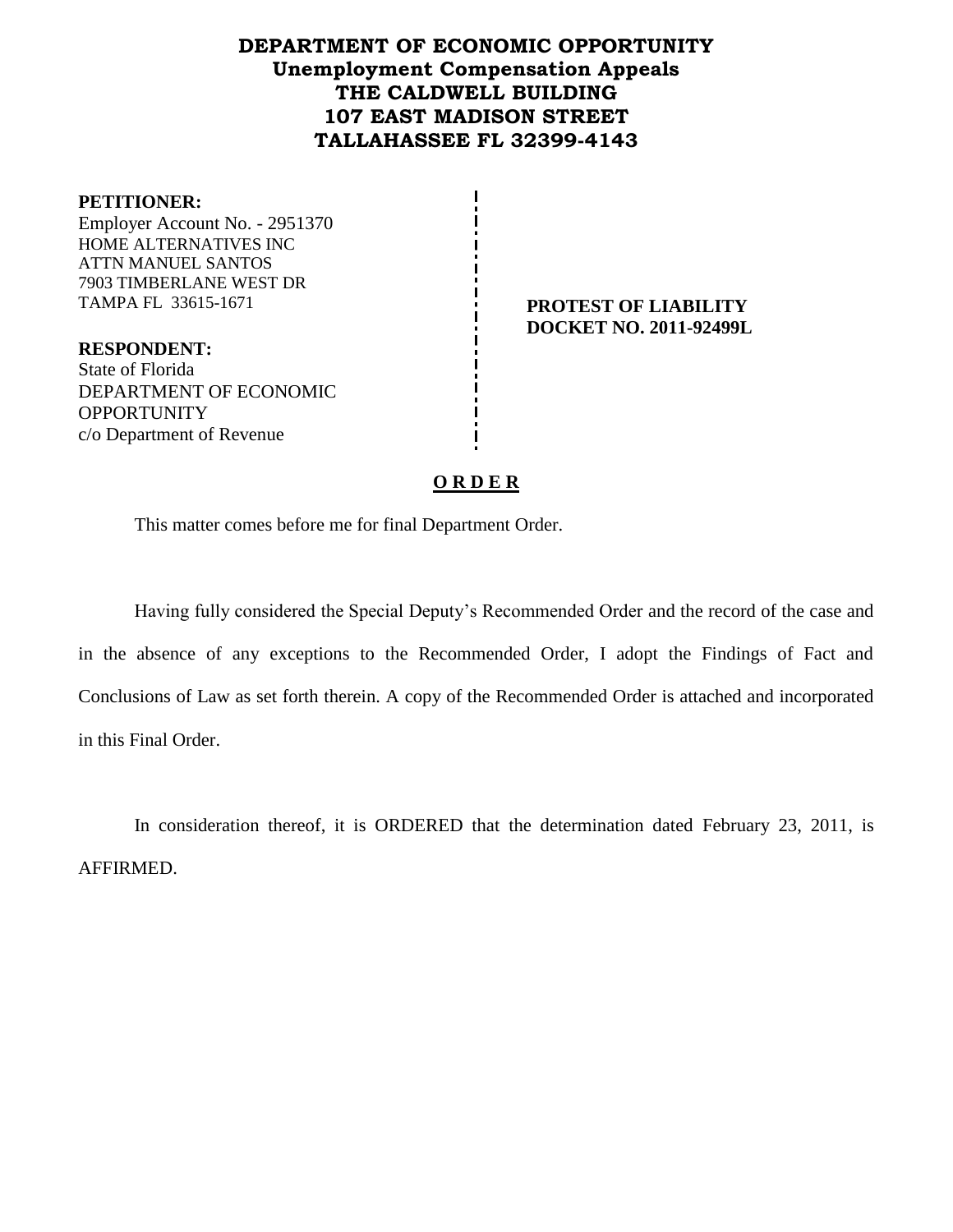#### **JUDICIAL REVIEW**

Any request for judicial review must be initiated within 30 days of the date the Order was filed. Judicial review is commenced by filing one copy of a *Notice of Appeal* with the DEPARTMENT OF ECONOMIC OPPORTUNITY at the address shown at the top of this *Order* and a second copy, with filing fees prescribed by law, with the appropriate District Court of Appeal. It is the responsibility of the party appealing to the Court to prepare a transcript of the record. If no court reporter was at the hearing, the transcript must be prepared from a copy of the Special Deputy's hearing recording, which may be requested from the Office of Appeals.

Cualquier solicitud para revisión judicial debe ser iniciada dentro de los 30 días a partir de la fecha en que la Orden fue registrada. La revisión judicial se comienza al registrar una copia de un *Aviso de Apelación* con la Agencia para la Innovación de la Fuerza Laboral [*DEPARTMENT OF ECONOMIC OPPORTUNITY]* en la dirección que aparece en la parte superior de este *Orden* y una segunda copia, con los honorarios de registro prescritos por la ley, con el Tribunal Distrital de Apelaciones pertinente. Es la responsabilidad de la parte apelando al tribunal la de preparar una transcripción del registro. Si en la audiencia no se encontraba ningún estenógrafo registrado en los tribunales, la transcripción debe ser preparada de una copia de la grabación de la audiencia del Delegado Especial [*Special Deputy*], la cual puede ser solicitada de la Oficina de Apelaciones.

Nenpòt demann pou yon revizyon jiridik fèt pou l kòmanse lan yon peryòd 30 jou apati de dat ke Lòd la te depoze a. Revizyon jiridik la kòmanse avèk depo yon kopi yon *Avi Dapèl* ki voye bay DEPARTMENT OF ECONOMIC OPPORTUNITY lan nan adrès ki parèt pi wo a, lan tèt *Lòd* sa a e yon dezyèm kopi, avèk frè depo ki preskri pa lalwa, bay Kou Dapèl Distrik apwopriye a. Se responsabilite pati k ap prezante apèl la bay Tribinal la pou l prepare yon kopi dosye a. Si pa te gen yon stenograf lan seyans lan, kopi a fèt pou l prepare apati de kopi anrejistreman seyans lan ke Adjwen Spesyal la te fè a, e ke w ka mande Biwo Dapèl la voye pou ou.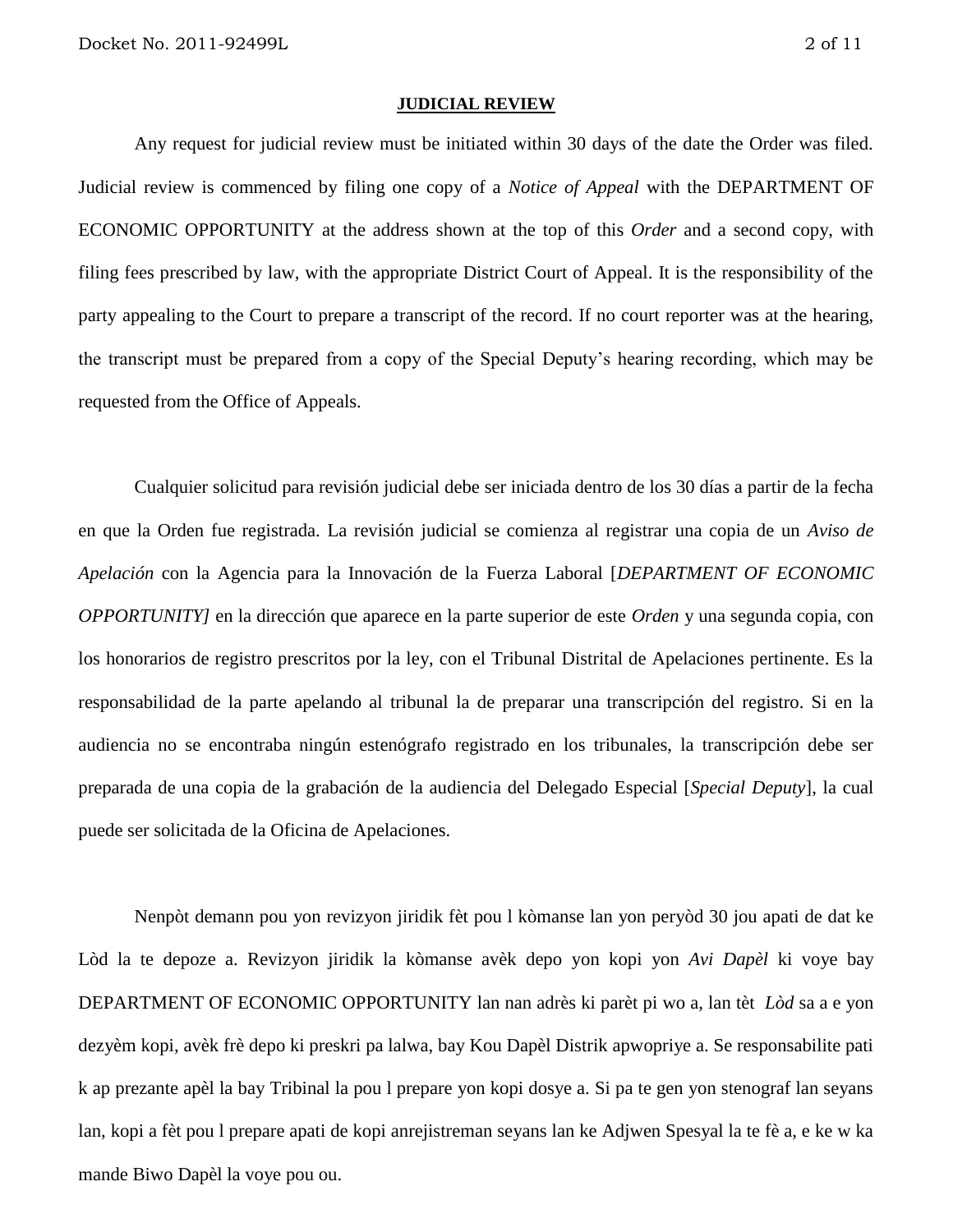DONE and ORDERED at Tallahassee, Florida, this day of **April, 2012**.



Altemese Smith, Assistant Director, Unemployment Compensation Services DEPARTMENT OF ECONOMIC OPPORTUNITY

FILED ON THIS DATE PURSUANT TO § 120.52, FLORIDA STATUTES, WITH THE DESIGNATED DEPARTMENT CLERK, RECEIPT OF WHICH IS HEREBY ACKNOWLEDGED.

Shemere Banner \_\_\_\_\_\_\_\_\_\_\_\_\_\_\_\_\_\_\_\_\_\_\_\_\_\_\_\_ \_\_\_\_\_\_\_\_\_\_\_\_

DEPUTY CLERK DATE

#### **CERTIFICATE OF SERVICE**

**I HEREBY CERTIFY that true and correct copies of the foregoing Final Order have been furnished to the persons listed below in the manner described, on the \_\_\_\_\_\_\_ day of April, 2012**.

Shaner Barnes

SHANEDRA Y. BARNES, Special Deputy Clerk DEPARTMENT OF ECONOMIC OPPORTUNITY Unemployment Compensation Appeals 107 EAST MADISON STREET TALLAHASSEE FL 32399-4143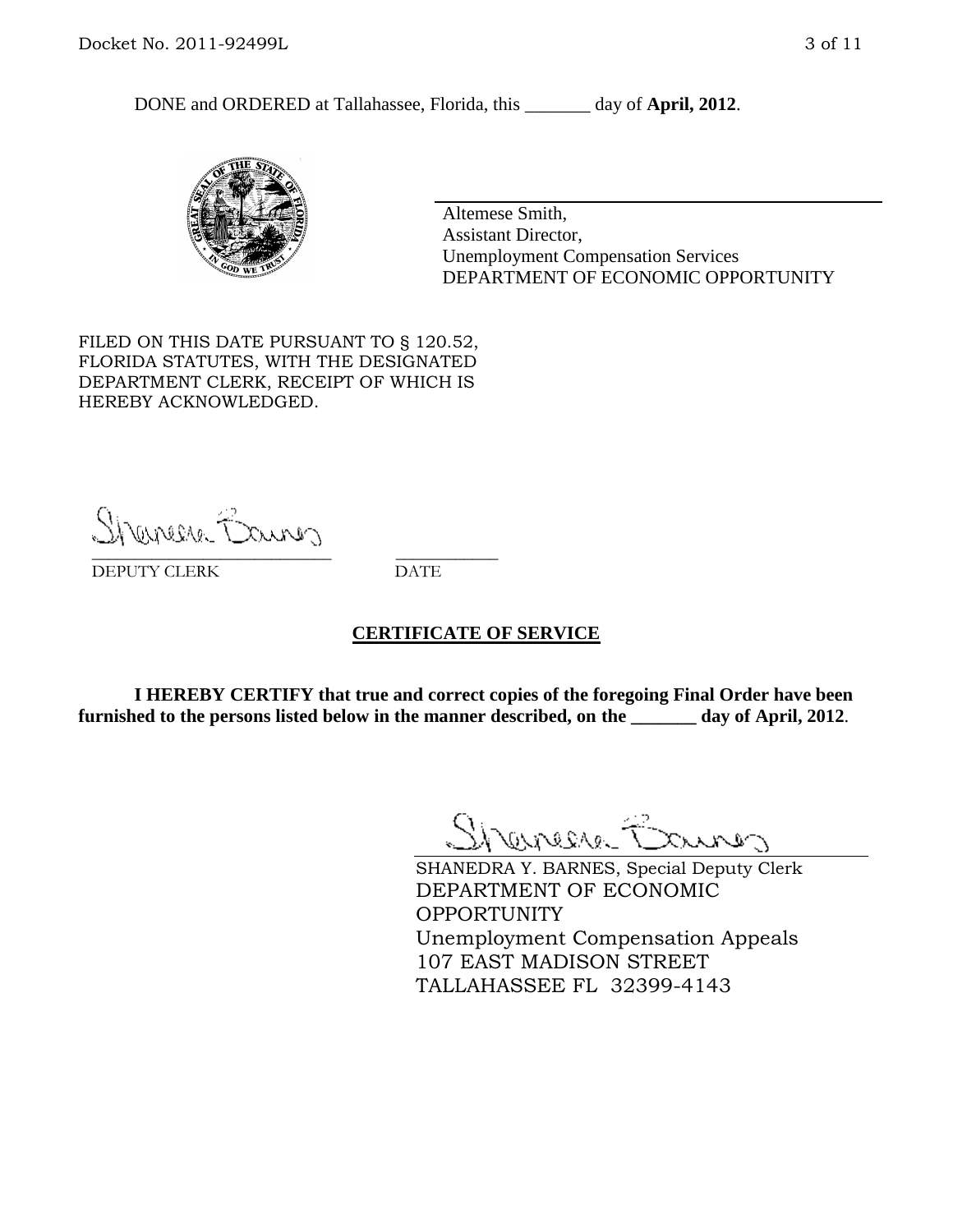By U.S. Mail:

HOME ALTERNATIVES INC ATTN MANUEL SANTOS 7903 TIMBERLANE WEST DR TAMPA FL 33615-1671

MICHEL PEREZ 9209 BALFERN CT TAMPA FL 33615

State of Florida DEPARTMENT OF ECONOMIC OPPORTUNITY c/o Department of Revenue

DEPARTMENT OF REVENUE ATTN: VANDA RAGANS - CCOC #1 4624 5050 WEST TENNESSEE STREET TALLAHASSEE FL 32399

DOR BLOCKED CLAIMS UNIT ATTENTION MYRA TAYLOR P O BOX 6417 TALLAHASSEE FL 32314-6417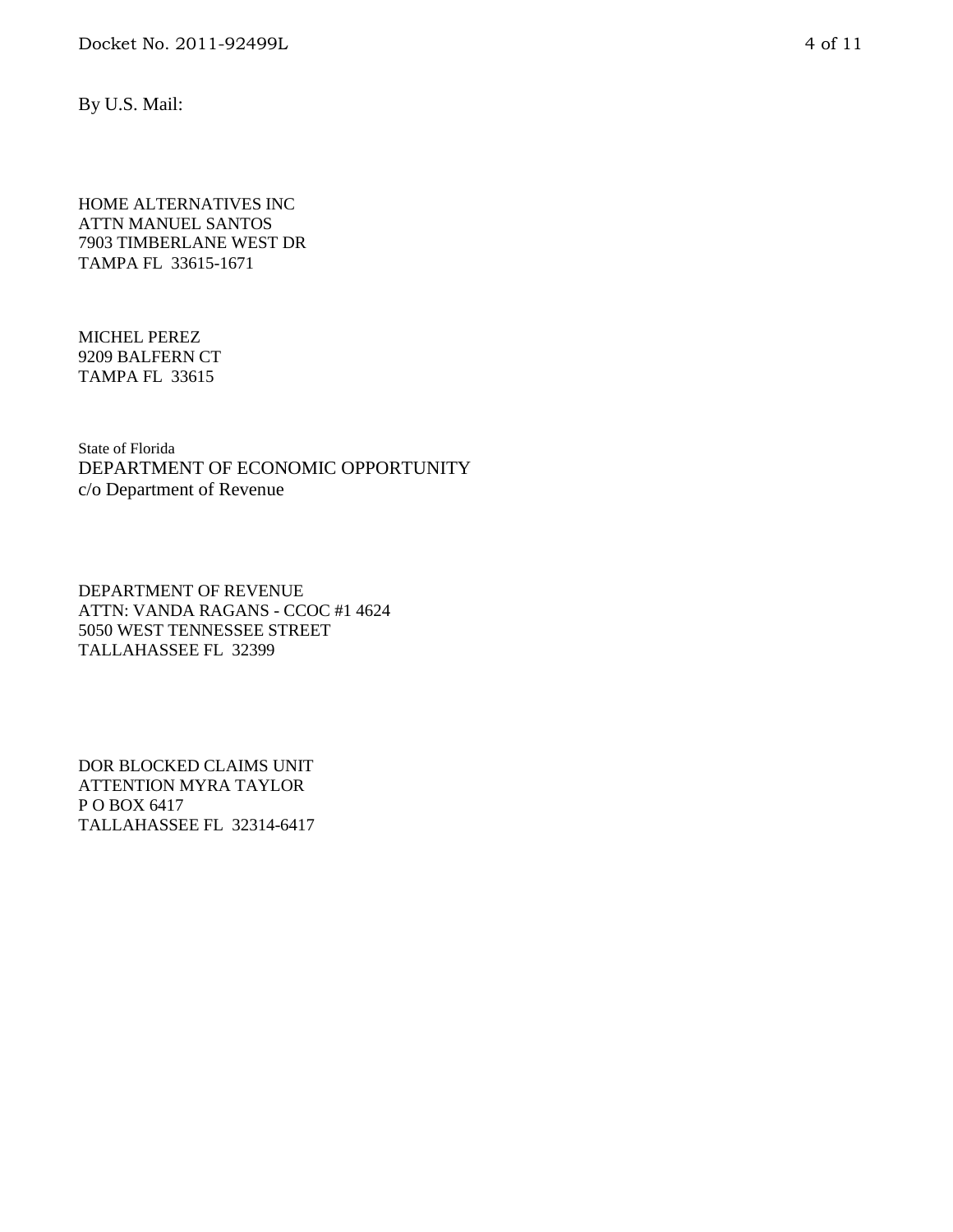## **DEPARTMENT OF ECONOMIC OPPORTUNITY Unemployment Compensation Appeals**

MSC 344 CALDWELL BUILDING 107 EAST MADISON STREET TALLAHASSEE FL 32399-4143

#### **PETITIONER:**

Employer Account No. - 2951370 HOME ALTERNATIVES INC ATTN MANUEL SANTOS 7903 TIMBERLANE WEST DR TAMPA FL 33615-1671

> **PROTEST OF LIABILITY DOCKET NO. 2011-92499L**

#### **RESPONDENT:**

State of Florida DEPARTMENT OF ECONOMIC **OPPORTUNITY** c/o Department of Revenue

# **RECOMMENDED ORDER OF SPECIAL DEPUTY**

### TO: Deputy Director, Director, Unemployment Compensation Services DEPARTMENT OF ECONOMIC OPPORTUNITY

This matter comes before the undersigned Special Deputy pursuant to the Petitioner's protest of the Respondent's determination dated February 23, 2011.

After due notice to the parties, a telephone hearing was held on November 2, 2011. The Petitioner, represented by the Petitioner's president, appeared and testified. The Respondent, represented by a Department of Revenue Tax Specialist II, appeared and testified. The Joined Party appeared and testified.

The record of the case, including the recording of the hearing and any exhibits submitted in evidence, is herewith transmitted. Proposed Findings of Fact and Conclusions of Law were received from the Petitioner.

#### **Issue:**

Whether services performed for the Petitioner by the Joined Party and other individuals working as Certified Nursing Assistants constitute insured employment pursuant to Sections 443.036(19), 443.036(21); 443.1216, Florida Statutes, and if so, the effective date of the liability.

#### **Findings of Fact:**

1. The Petitioner is a corporation which was formed in July 2008 for the specific purpose of providing twenty-four hour in-home care for a head injury patient who was about to be released from a facility. The patient does not have any purposeful movement of his arms or legs. The patient's release from the facility was delayed until December 2008 and the Petitioner did not provide any in-home care until approximately December 18, 2008. The Petitioner divided each weekday into three shifts, 7 AM until 3 PM, 3 PM until 11 PM, and 11 PM until 7 AM. On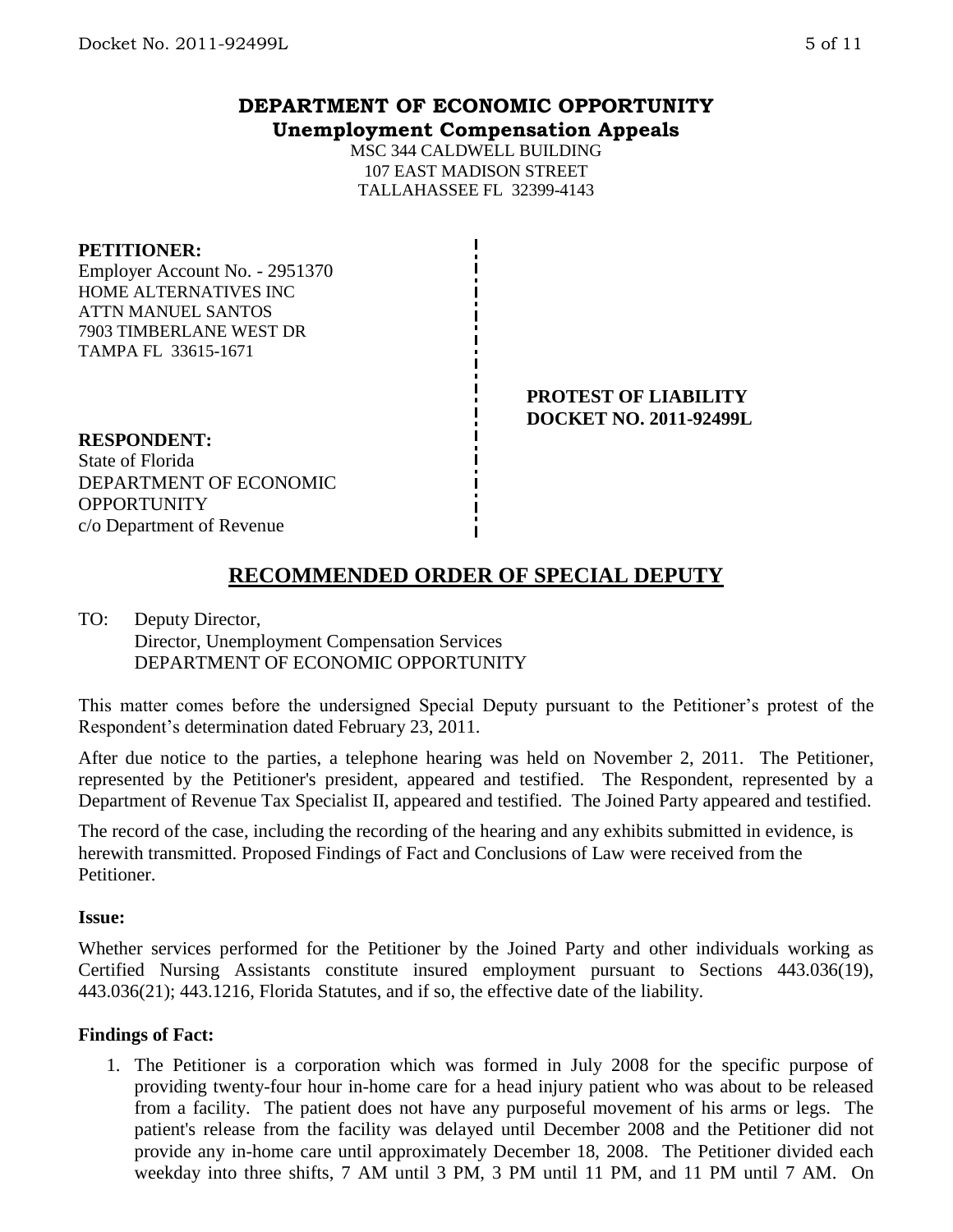weekends the days were divided into twelve hour shifts. The Petitioner's president is a Registered Nurse; however, the president does not provide any care for the patient. The Petitioner's corporate secretary provides care for the patient generally from 7 AM until 3 PM, Monday through Friday. The Petitioner engaged Certified Nursing Assistants to provide the care for the patient during the other designated shifts.

- 2. The Joined Party is an individual who was employed as a nurse in Cuba until 2004 when he relocated to the United States. In the United States the Joined Party was employed in a pizza restaurant and employed in a factory. The Joined Party obtained certification to work as a Certified Nursing Assistant in the United States in August 2008.
- 3. During the latter part of 2008 the Petitioner placed a help wanted advertisement on the Internet seeking workers who had prior experience as a Certified Nursing Assistant. The Joined Party replied to the advertisement and was interviewed by the Petitioner's president and corporate secretary. The Petitioner had already hired a Certified Nursing Assistant to work the 11 PM to 7 AM shift, and since the corporate secretary worked the 7 AM until 3 PM shift the Petitioner told the Joined Party that the work schedule was 3 PM until 11 PM, Monday through Friday. The Petitioner told the Joined Party that the rate of pay was \$10 per hour from 3 PM until 6 PM and \$10.25 per hour from 6 PM until 11 PM. The Joined Party was informed that he was required to wear a uniform with white shoes. The advertisement did not specify that the position was for an independent contractor and during the interview the Petitioner did not tell the Joined Party that the position was for an independent contractor.
- 4. The Joined Party accepted the Petitioner's offer of work. The Petitioner provided the Joined Party with an *Independent Contractor Agreement*, written in English, for the Joined Party's signature. The Joined Party does not speak English nor read English. The Petitioner told the Joined Party that the Agreement just set forth the hours of work and the rate of pay that had been discussed in the interview. The Joined Party signed the Agreement on December 15, 2008, without a translation, and began work on the first day that the Petitioner provided care for the patient, December 18, 2008.
- 5. The Joined Party did not understand that he had been hired by the Petitioner to perform services as an independent contractor. The Joined Party had never worked as an independent contractor and did not know the meaning of that term. The Joined Party did not have any financial investment in a business, did not have a business or occupational license, did not have business liability insurance, and did not offer services to the general public.
- 6. The Independent Contractor Agreement requires the Joined Party to work an average of 40 hours per week, Monday through Friday, from 3 PM until 11 PM. The Agreement states that the rate of pay is \$10 per hour with a pay differential of \$0.25 for evening work and \$0.50 for weekend work with the payday occurring every two weeks on Friday. The Agreement provides that the Joined Party shall not be considered to be an employee and that the Joined Party is responsible for the payment of all federal, state, and local taxes including unemployment insurance, Social Security, and income taxes. The Agreement prohibits the Joined Party, during the unspecified term of the Agreement and for a period of twelve months following termination of the Agreement, from directly or indirectly soliciting or seeking to perform professional services to, or on behalf of, any client to which the Joined Party was referred by the Petitioner. Although the Agreement was for an indefinite period of time, either party could terminate the Agreement at any time and for any reason whatsoever, with or without notice.
- 7. The Petitioner did not provide any training to the Joined Party. However, the Joined Party was informed that he was required to complete training which was available on the computer. The Joined Party completed that training which included training on traumatic head and brain injuries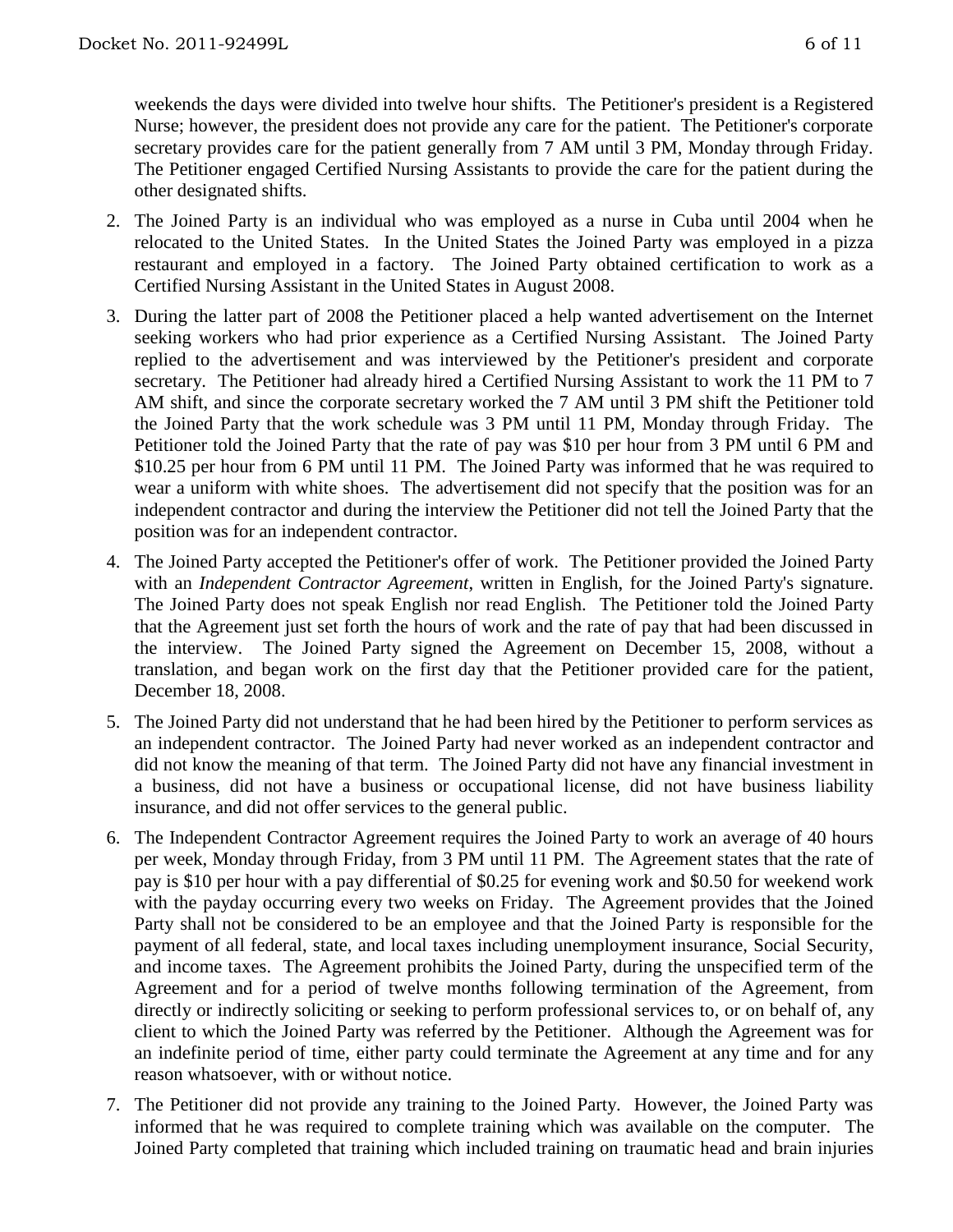and training on assisting with medications. The Petitioner told the Joined Party that the Petitioner had taken care of the costs of the training.

- 8. The Joined Party was not required to provide any tools, equipment or supplies in order to perform the work. All of the tools, equipment, and supplies were provided by the patient. The Petitioner obtained liability insurance and the Joined Party was covered under the Petitioner's insurance policy.
- 9. The Joined Party's assigned duties included providing personal care, such as bathing the patient, feeding the patient through a feeding tube, turning the patient every two hours, observing the patient, documenting the care which the Joined Party provided, and maintaining the care area including sweeping the floor. The Joined Party was allowed to watch television or read while providing services for the patient.
- 10. The Petitioner's corporate secretary was classified by the Petitioner as an employee. All other individuals performing services for the Petitioner as Certified Nursing Assistants, including the Joined Party, were classified as independent contractors. The corporate secretary was considered to be a lead worker or a supervisor over the Joined Party and the other Certified Nursing Assistants. The Petitioner's president also periodically visited the patient's home while the Joined Party was working.
- 11. The duties of the Petitioner's corporate secretary include keeping track of the Certified Nursing Assistants, handling communications between the Certified Nursing Assistants and the doctor, ordering supplies and medications, preparing and keeping track of the work schedules for the Certified Nursing Assistants, providing timesheets to the Certified Nursing Assistants, and determining how many hours were worked by each Certified Nursing Assistant during each pay period.
- 12. Several verbal and written warnings were issued to the Joined Party by the Petitioner's president and by the Petitioner's corporate secretary for deviating from doctor's orders and for deviating from work expectations. On one occasion the Joined Party wore black shoes with his uniform and the president appeared, to the Joined Party, to be upset. The Joined Party was warned for being late on one occasion. The Joined Party was allowed to use his cell phone on the job for emergency purposes. Several warnings were issued to the Joined Party because the Petitioner believed that the Joined Party used his cell phone too frequently. The Petitioner also alleged that the Joined Party was sleeping on the job. Although the Joined Party denied the untrue allegation, the Petitioner issued a written warning to the Joined Party. The Petitioner warned the Joined Party about patient care issues and about failure to keep the work area clean.
- 13. After the Joined Party's first six months of work the Petitioner provided the Joined Party with one paid personal day and one paid sick day for each six month period of time worked. The Petitioner also provided the Joined Party with a paid day off for the Joined Party's birthday. The Petitioner paid a Christmas bonus to the Joined Party. On four or five occasions the Petitioner gave the Joined Party \$20 gas cards in appreciation for good work performance.
- 14. If the Joined Party was not able to work a scheduled shift he was required to notify the Petitioner's president or the corporate secretary so that the Petitioner could arrange for another Certified Nursing Assistant to care for the patient. The Joined Party and the other Certified Nursing Assistants, including the corporate secretary, were required to request other time off in advance and to make arrangements to cover the shifts. On one occasion the corporate secretary went on vacation and the Joined Party worked double shifts to cover for the secretary. When the Joined Party went on vacation the secretary worked for the Joined Party. All schedule changes had to be approved in advance by the Petitioner's president. The Petitioner never denied the claimant's requests for time off and the Joined Party never refused to work for another Certified Nursing Assistant when asked to do so.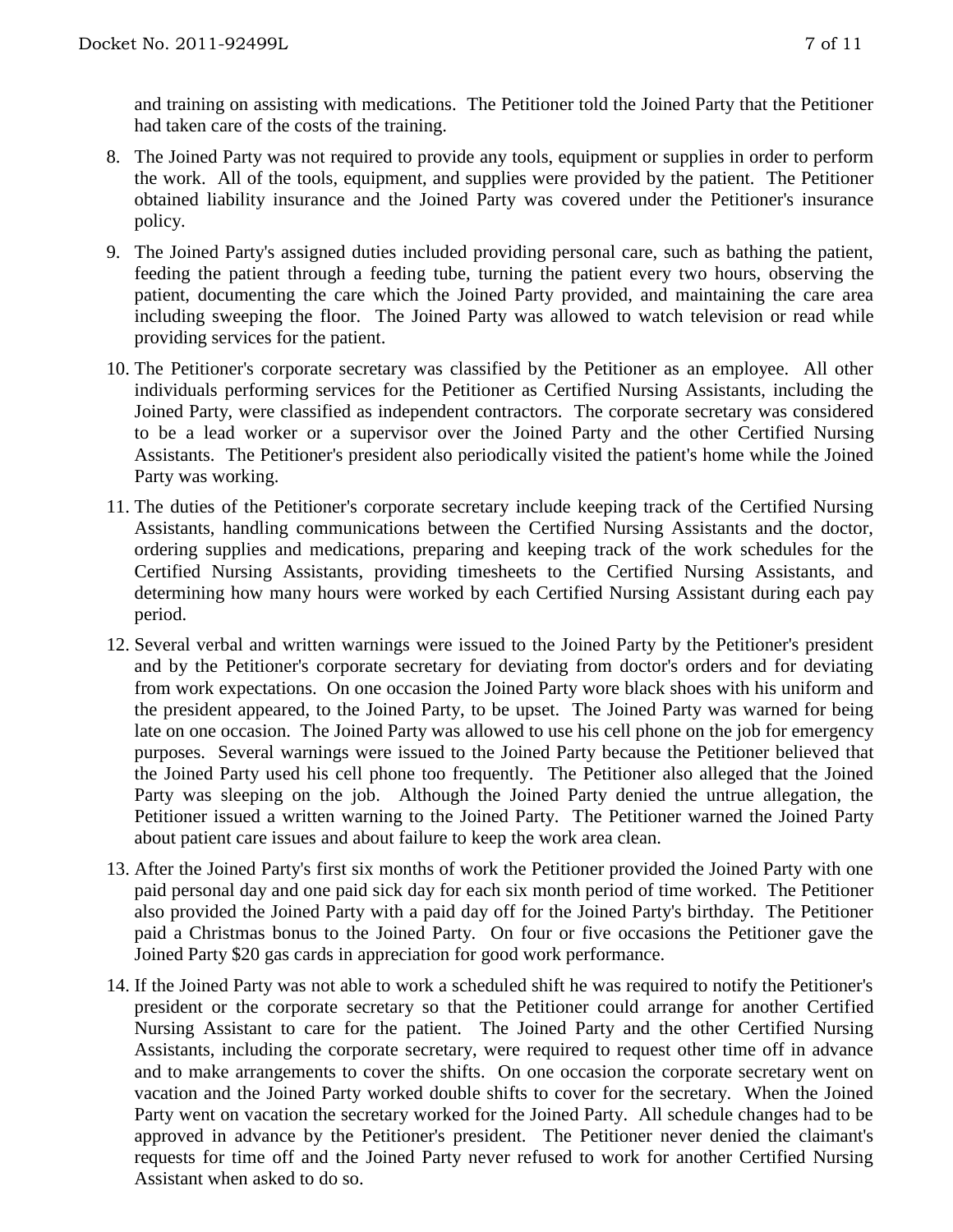- 15. The Joined Party was required to complete and sign a timesheet for each pay period. Payday was every other Friday. No taxes were withheld from the Joined Party's pay. At the end of each year the Petitioner reported the Joined Party's earnings on Form 1099-MISC as nonemployee compensation.
- 16. The Petitioner decided to terminate the Joined Party due to dissatisfaction with the Joined Party's work performance. On January 8, 2011, the Petitioner gave the Joined Party a letter to notify the Joined Party of the immediate termination of the *Independent Contractor Agreement*. The letter did not provide a reason for the termination but stated that the Agreement provides that the Agreement may be terminated in the sole discretion of the Petitioner, for any reason whatsoever, at any time, with or without notice. Enclosed with the termination letter was a check in the amount of \$420 as an "exit bonus." Although the letter did not explain the reason for the payment of an "exit bonus" the payment was intended to help the Joined Party due to the sudden loss of income as a result of the termination.
- 17. The Joined Party filed a claim for unemployment compensation benefits effective January 9, 2011. When the Joined Party did not receive credit for his earnings with the Petitioner a *Request for Reconsideration of Monetary Determination* was filed and an investigation was assigned to the Department of Revenue to determine if the Joined Party performed services for the Petitioner as an employee or as an independent contractor. On February 23, 2011, the Department of Revenue issued a determination holding that the Joined Party and other individuals performing services for the Petitioner as Certified Nursing Assistants are the Petitioner's employees retroactive to January 1, 2009. The Petitioner filed a timely protest.

## **Conclusions of Law:**

- 18. The issue in this case, whether services performed for the Petitioner by the Joined Party and other individuals as Certified Nursing Assistants constitute employment subject to the Florida Unemployment Compensation Law, is governed by Chapter 443, Florida Statutes. Section 443.1216(1)(a)2., Florida Statutes, provides that employment subject to the chapter includes service performed by individuals under the usual common law rules applicable in determining an employer-employee relationship.
- 19. The Supreme Court of the United States held that the term "usual common law rules" is to be used in a generic sense to mean the "standards developed by the courts through the years of adjudication." United States v. W.M. Webb, Inc., 397 U.S. 179 (1970).
- 20. The Supreme Court of Florida adopted and approved the tests in 1 Restatement of Law, Agency 2d Section 220 (1958), for use to determine if an employment relationship exists. See Cantor v. Cochran, 184 So.2d 173 (Fla. 1966); Miami Herald Publishing Co. v. Kendall, 88 So.2d 276 (Fla. 1956); Magarian v. Southern Fruit Distributors, 1 So.2d 858 (Fla. 1941); see also Kane Furniture Corp. v. R. Miranda, 506 So.2d 1061 (Fla. 2d DCA 1987). In Brayshaw v. Agency for Workforce Innovation, et al; 58 So.3d 301 (Fla. 1st DCA 2011) the court stated that the statute does not refer to other rules or factors for determining the employment relationship and, therefore, the Agency is limited to applying only Florida common law in determining the nature of an employment relationship.
- 21. Restatement of Law is a publication, prepared under the auspices of the American Law Institute, which explains the meaning of the law with regard to various court rulings. The Restatement sets forth a nonexclusive list of factors that are to be considered when judging whether a relationship is an employment relationship or an independent contractor relationship.
- 22. 1 Restatement of Law, Agency 2d Section 220 (1958) provides: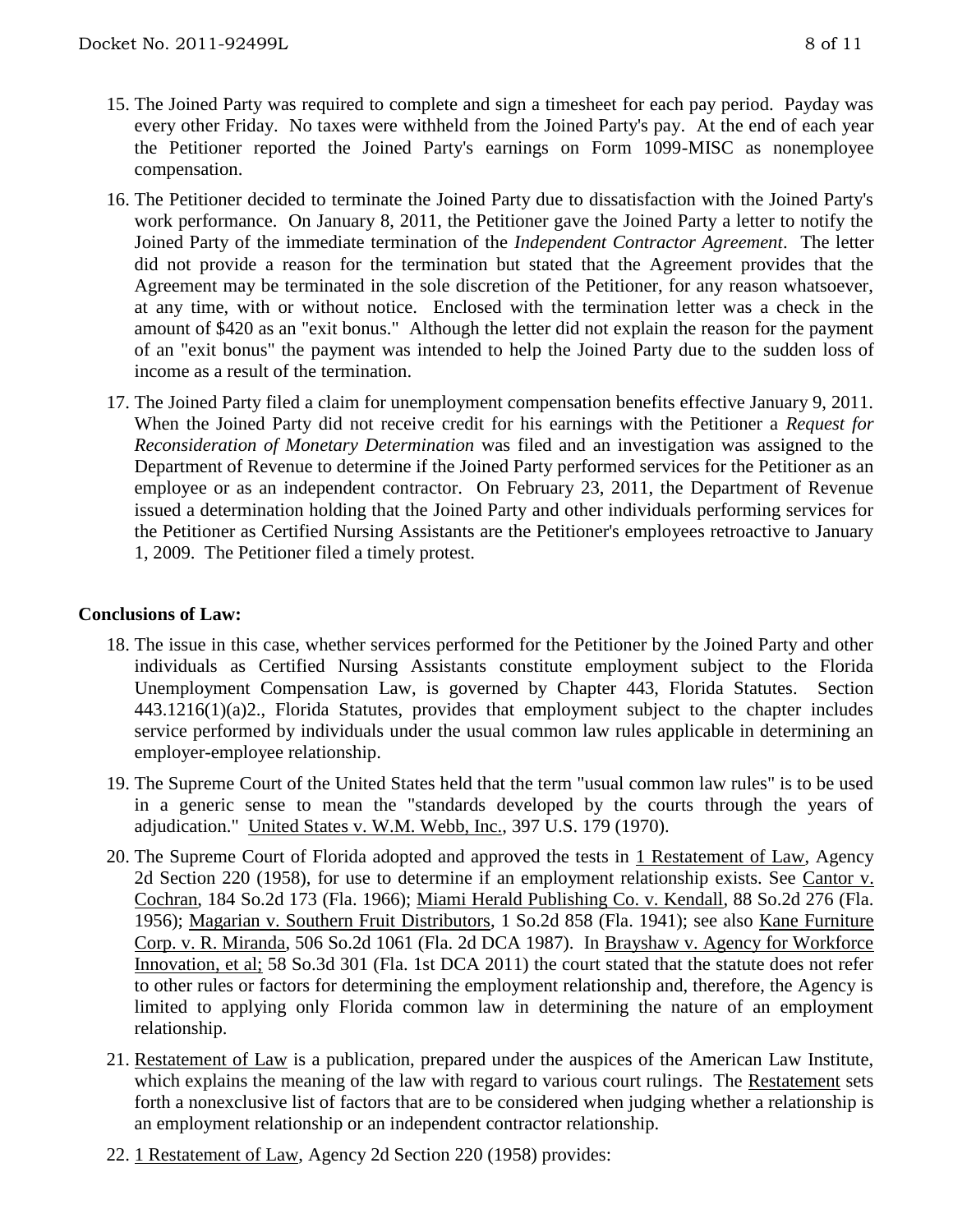- (1) A servant is a person employed to perform services for another and who, in the performance of the services, is subject to the other's control or right of control.
- (2) The following matters of fact, among others, are to be considered:
	- (a) the extent of control which, by the agreement, the business may exercise over the details of the work;
	- (b) whether or not the one employed is engaged in a distinct occupation or business;
	- (c) the kind of occupation, with reference to whether, in the locality, the work is usually done under the direction of the employer or by a specialist without supervision;
	- (d) the skill required in the particular occupation;
	- (e) whether the employer or the worker supplies the instrumentalities, tools, and the place of work for the person doing the work;
	- (f) the length of time for which the person is employed;
	- $(g)$  the method of payment, whether by the time or by the job;
	- (h) whether or not the work is a part of the regular business of the employer;
	- (i) whether or not the parties believe they are creating the relation of master and servant;
	- (j) whether the principal is or is not in business.
- 23. Comments in the Restatement explain that the word "servant" does not exclusively connote manual labor, and the word "employee" has largely replaced "servant" in statutes dealing with various aspects of the working relationship between two parties.
- 24. In Department of Health and Rehabilitative Services v. Department of Labor & Employment Security, 472 So.2d 1284 (Fla.  $1<sup>st</sup>$  DCA 1985) the court confirmed that the factors listed in the Restatement are the proper factors to be considered in determining whether an employer-employee relationship exists. However, in citing La Grande v. B&L Services, Inc., 432 So.2d 1364, 1366 (Fla.  $1<sup>st</sup> DCA$  1983), the court acknowledged that the question of whether a person is properly classified an employee or an independent contractor often can not be answered by reference to "hard and fast" rules, but rather must be addressed on a case-by-case basis.
- 25. The Petitioner was created for the sole purpose of providing in-home care for one patient. The Petitioner engaged the Joined Party and the other Certified Nursing Assistants to provide that inhome care for the patient. The work performed by the Joined Party and the other Certified Nursing Assistants was not separate and distinct from the Petitioner's business but was an integral and necessary part of the business. The Joined Party did not have any investment in a business, did not have a business or occupational license, did not have business liability insurance, and did not advertise or offer services to the general public. The Joined Party performed services exclusively for the Petitioner.
- 26. Although the Joined Party was not aware that he was hired to be an independent contractor, the parties signed an *Independent Contractor Agreement* which specified that the Joined Party was not hired to be an employee. The Joined Party was not aware of the contents of the Agreement because he does not read English. A party is bound by a document which he signs even if he does not speak the language in which the document is written. See, e.g., Rivero v. Rivero, 963 So. 2d 934 (Fla. 3d DCA 2007); and Peralta v. Peralta Food Corp., 506 F. Supp. 1274 (S.D.Fla. 2007). The Peralta court stated that "(p)ersons not capable of reading English, as well as those who are, are free to elect to bind themselves to contract terms they sign without reading." Peralta at 1282, citing Merrill Lynch v. Benton, 467 So. 2d 311, 313 (Fla. 5th DCA 1985). "The burden is on the person who cannot read to know that he cannot read and if he desires to have an instrument read and explained to him to select a reliable person to do so before he signs it." Peralta at 1283. Thus, a person who voluntarily signs a contract or agreement with another private entity can be held liable for that contract or agreement even though he does not understand the language in which the contract or agreement is written.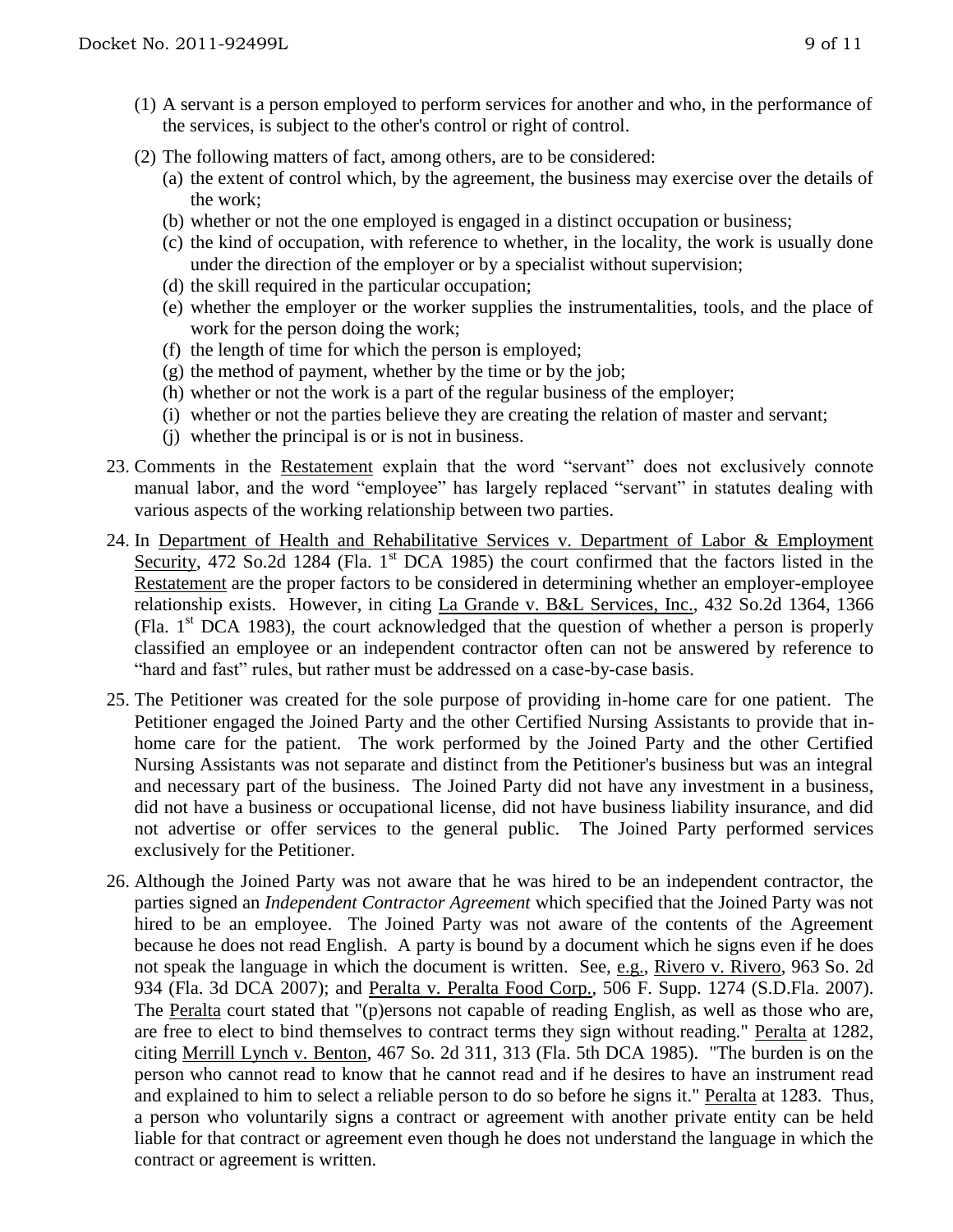- 27. The Florida Supreme Court held that in determining the status of a working relationship, the agreement between the parties should be examined if there is one. The agreement should be honored, unless other provisions of the agreement, or the actual practice of the parties, demonstrate that the agreement is not a valid indicator of the status of the working relationship. Keith v. News & Sun Sentinel Co., 667 So.2d 167 (Fla. 1995). A statement in an agreement that the existing relationship is that of independent contractor is not dispositive of the issue. Lee v. American Family Assurance Co. 431 So.2d 249, 250 (Fla. 1<sup>st</sup> DCA 1983). In Justice v. Belford Trucking Company, Inc., 272 So.2d 131 (Fla. 1972), a case involving an independent contractor agreement which specified that the worker was not to be considered the employee of the employing unit at any time, under any circumstances, or for any purpose, the Florida Supreme Court commented "while the obvious purpose to be accomplished by this document was to evince an independent contractor status, such status depends not on the statements of the parties but upon all the circumstances of their dealings with each other."
- 28. Although the Joined Party signed the *Independent Contractor Agreement* and is responsible for knowing its contents, it has not been shown that there was a meeting of the minds concerning the status of independent contractor. In addition, the Agreement contains language which shows that the Joined Party was not independent but rather was subject to the Petitioner's control. Thus, the relationship must be analyzed using the Restatement factors.
- 29. The Petitioner contracted to provide in-home care for one client, a head injury patient. The Petitioner engaged the Joined Party and others to provide the in-home care services. The work performed by the Joined Party was not separate and distinct from the Petitioner's business but was an integral and necessary part of the Petitioner's business. The Joined Party did not have any investment in a business and did not have any expenses connected with the work. Everything that was needed to perform the work was provided to the Joined Party. The Joined Party was required to perform the duties for the Petitioner on a full time basis. The Joined Party did not advertise or offer to perform similar services to the general public.
- 30. The Petitioner determined the hours of work and the rate of pay. By doing so the Petitioner controlled the financial aspects of the relationship. The Joined Party was paid by time worked rather than by production or by the job. The Petitioner paid bonuses to the Joined Party at the Petitioner's discretion. The Petitioner also provided the Joined Party with paid time off, a fringe benefit that is ordinarily reserved for employment relationships. In addition to the factors enumerated in the Restatement of Law, the provision of employee benefits has been recognized as a factor militating in favor of a conclusion that an employee relationship exists. Harper ex rel. Daley v. Toler, 884 So.2d 1124 (Fla. 2nd DCA 2004).
- 31. The Petitioner paid the Joined Party on a regularly established payday. No payroll taxes were withheld from the pay and at the end of the year the Petitioner reported the Joined Party's earnings on Form 1099-MISC as nonemployee compensation. The fact that the Petitioner chose not to withhold payroll taxes from the pay does not, standing alone, establish an independent contractor relationship.
- 32. The Petitioner monitored the Joined Party's work performance. The Petitioner rewarded the Joined Party upon instances of good performance and reprimanded the Joined Party if the Joined Party's performance or behavior did not meet the Petitioner's standards. The Petitioner even controlled how the Joined Party dressed and how often he used the telephone. These facts reveal the exercise of substantial control over the Joined Party.
- 33. The Joined Party performed full time services for the Petitioner for a period in excess of two years. Either party could terminate the relationship at any time for any reason. These facts reveal the existence of an at-will relationship of relative permanence. In January 2011 the Petitioner chose to terminate the relationship without prior notice. In Cantor v. Cochran, 184 So.2d 173 (Fla. 1966),